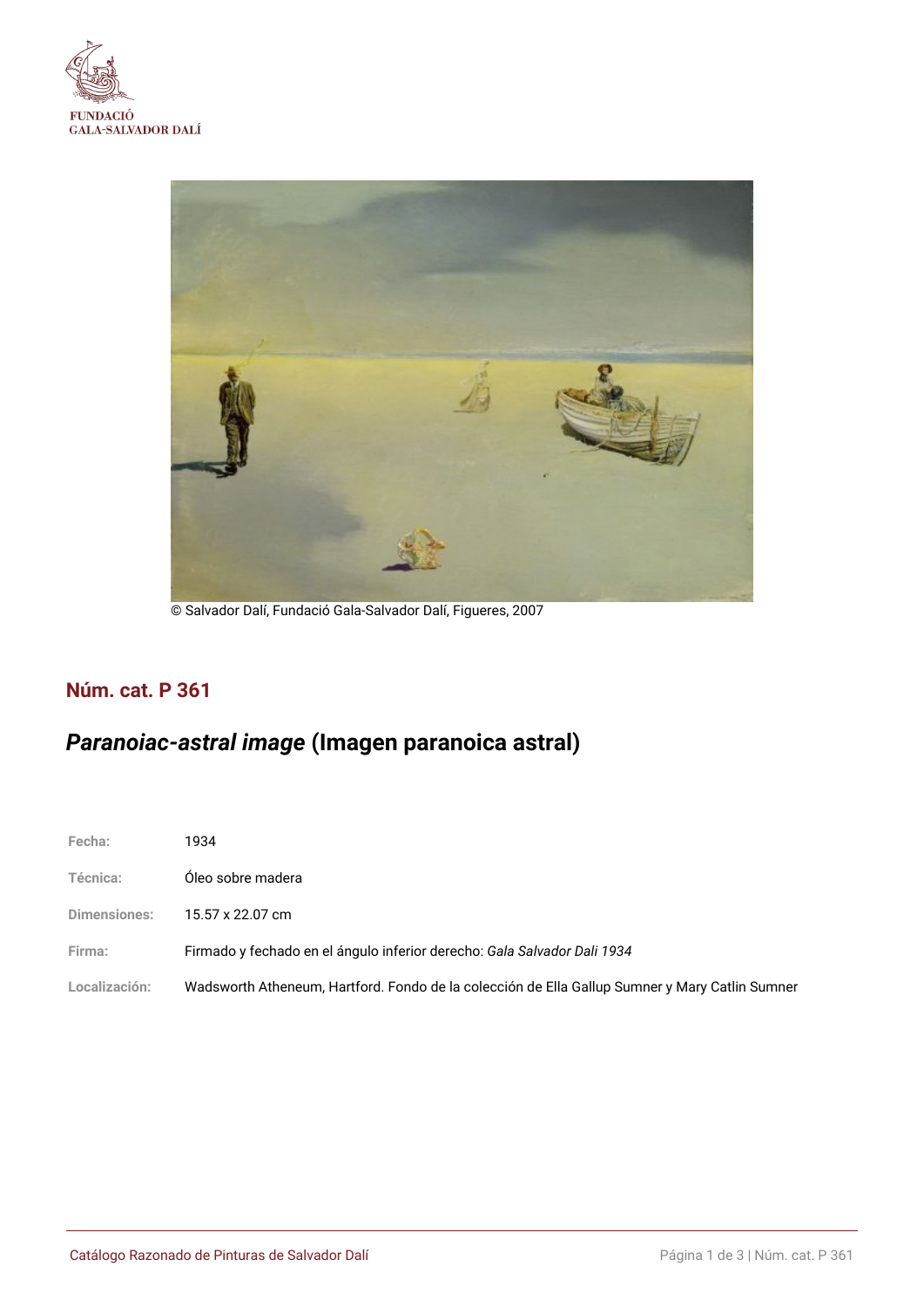#### **Procedencia**



Julien Levy Gallery, Nueva York

#### **Observaciones**

Esta obra aparece ilustrada en el libro de Salvador Dalí, "La Conquête de l'irrationnel" con el título "Instantanéité médiumnique-paranoïaque" a pesar de no ser conocida de esta manera.

#### **Exposiciones**

- 1934, New York, Julien Levy Gallery, *Dali*, 21/11/1934 10/12/1934, núm. cat. 15
- 1941, New York, The Museum of Modern Art, *Salvador Dalí*, 19/11/1941 11/01/1942, núm. cat. 25
- 1942, Indianapolis, The John Herron Art Institute (Indianapolis Museum of Art), *[Exhibition of paintings by Salvador Dali]*, 05/04/1942 - 04/05/1942, núm. cat. 25
- 1943, Detroit, Detroit Institute of Arts, *Exhibition of paintings by Salvador Dali*, 15/03/1943 12/04/1943, sin número
- 1956, Knokke Le Zoute, Casino de Knokke Le Zoute, *Salvador Dalí*, 01/07/1956 10/09/1956, núm. cat. 25
- 1958, Sarasota, John and Mable Ringling Museum of Art, *A. Everett Austin, Jr. A director's taste and achievement*, 23/02/1958 - 30/03/1958, núm. cat. 19
- 1958, Southampton, Long Island, New York, The Parrish Art Museum, *Dalí : second collection of jewels, Sacre Coeur de Jesus, paintings-sketches*, 01/08/1958 - 21/08/1958, núm. cat. 17
- 1965, New York, Gallery of Modern Art, *Salvador Dalí, 1910-1965*, 18/12/1965 13/03/1966, núm. cat. 63
- 1970, Rotterdam, Museum Boymans-van Beuningen, *Dalí*, 21/11/1970 10/01/1971, núm. cat. 37
- 1973, Humlebaek, Louisiana Museum of Modern Art, *Salvador Dali*, 06/10/1973 02/12/1973, núm. cat. 16
- 1974, Frankfurt am Main, Städtische Galerie und Städelsche Kunstinstitut, *Salvador Dalí*, 14/03/1974 05/05/1974, núm. cat. 10
- 1980, London, The Tate Gallery, *Salvador Dalí*, 14/05/1980 29/06/1980, núm. cat. 99
- 2000, Hartford, Connecticut, Wadsworth Atheneum Museum of Art, *Dalí's optical illusions*, 21/01/2000 26/03/2000, núm. cat. 15
- 2004, Venezia, Palazzo Grassi, *Dalí*, 12/09/2004 16/01/2005, núm. cat. 138

### **Bibliografía**

- Salvador Dalí, *La Conquête de l'irrationnel*, Éditions Surréalistes, Paris, 1935, il. 23
- James Thrall Soby, *After Picasso*, Dodd, Mead, New York, 1935, il. 59
- James Thrall Soby, *Salvador Dalí*, The Museum of Modern Art, New York, 1941, pág. 55
- *Catalog of works by Salvador Dalí in public museum collections*, The Reynolds-Morse Foundation, Cleveland [Ohio], 1956, pág. 21
- *Dalí*, Les Éditions du Chêne, Paris, 1957, pág. 6 (detalle)
- A. Reynolds Morse, Michel Tapié, *Dalí: a study of his life and work*, New York graphic Society, Greenwich [Connecticut], 1958, pág. 35
- *Dalí : second collection of jewels, Sacre Coeur de Jesus, paintings-sketches*, The Parrish Art Museum, Southampton, Long Island, New York, 1958, pág. 16
- *A. Everett Austin, Jr. : a director's taste and achievement*, Wadsworth Atheneum, Hartford, 1958, pág. 37
- M.d. C., "Salvador Dali ou les hallucinations d' un méditerranéen", *Réalités*, 30/06/1961, Paris, pág. 70
- Florence Berkman, "Atheneum Painting Proves Ability", *Times*, 07/07/1962, Hartford, Conn., s/pág. (detalle)
- *Salvador Dalí, 1910-1965*, The Foundation for Modern Art, New York, 1965, pág. 55
- *Chagall, Dalí, Ernst*, Kawade Shobo, [S.l.], 1966, Il. 35
- Max Gérard, *Dalí de Draeger*, Blume, Barcelona, 1968, il. 32 (detalle)